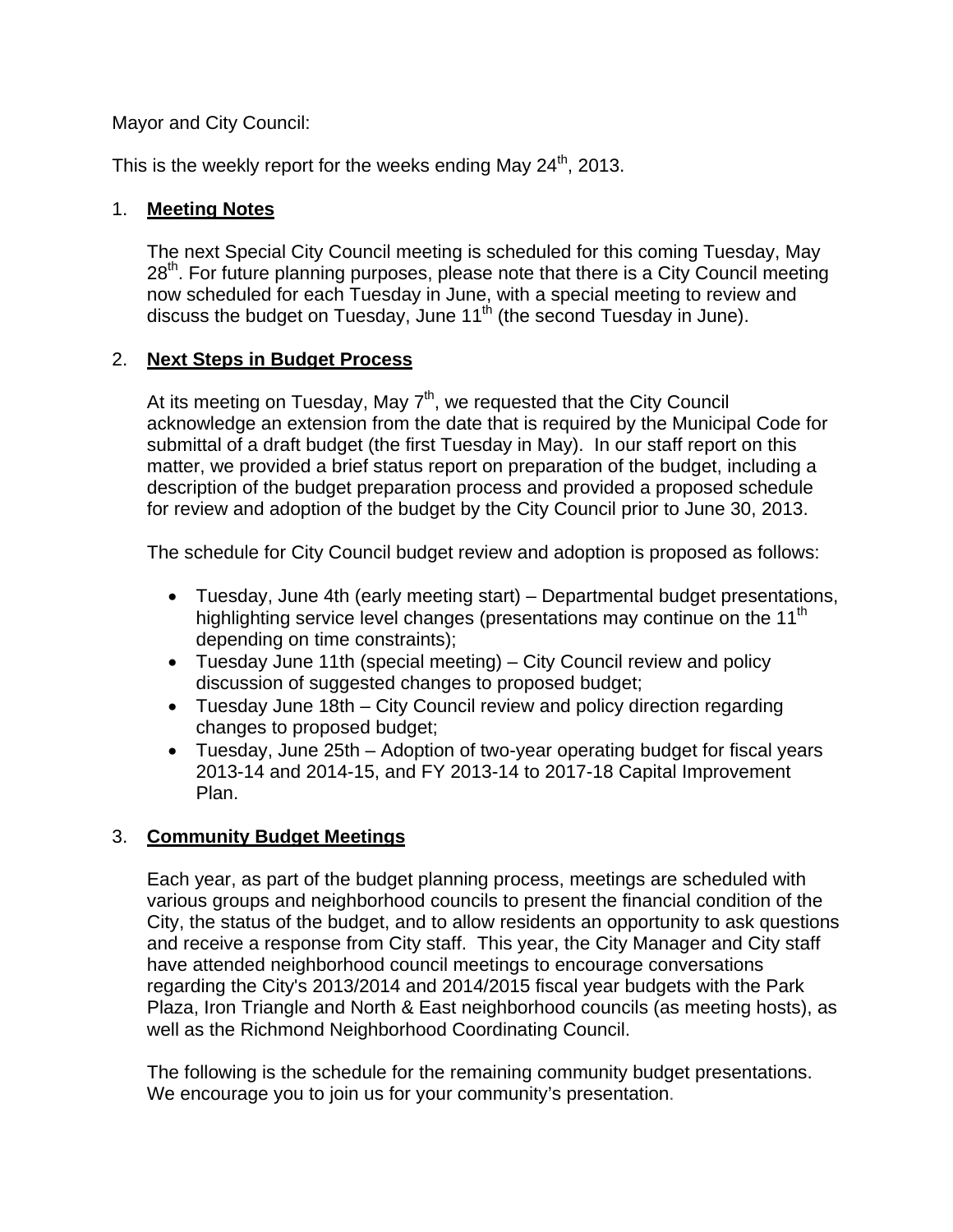| Group                                            | Date                                       |
|--------------------------------------------------|--------------------------------------------|
|                                                  |                                            |
| <b>Host Neighborhood Council: Point Richmond</b> | Wednesday, May $29th - 7:30$ p.m.          |
| <b>Invited Council: Marina Bay</b>               |                                            |
| <b>Location:</b> Pt. Richmond Community Center   |                                            |
| 139 Washington Ave                               |                                            |
|                                                  |                                            |
|                                                  |                                            |
|                                                  |                                            |
| Host: RYSE Youth Center                          | Thursday, May $30^{\text{th}} - 5:00$ p.m. |
| Invitations will go out to other youth groups    |                                            |
|                                                  |                                            |
| <b>Location: RYSE Center</b>                     |                                            |
| $205\;41$ <sup>st</sup> Street                   |                                            |
|                                                  |                                            |
| <b>Host Neighborhood Council: Richmond Annex</b> | Thursday, May $30^{th}$ – 7:00 p.m.        |
| <b>Invited Councils: Panhandle Annex and</b>     |                                            |
| <b>Southwest Annex</b>                           |                                            |
| <b>Location:</b> Annex Senior Center             |                                            |
| 5801 Huntington/Santa Clara                      |                                            |
|                                                  |                                            |

#### 4. **Large Water Pipeline Construction in Berkeley, El Cerrito, Richmond, and San Pablo Notice of Availability of the Draft Environmental Impact Report**

The West of Hills Northern Pipelines Project involves construction of about 8.5 miles of new water transmission pipelines (48-inches and 36-inches), some of which may be under or near your street. The project includes four major pipeline segments which are needed to ensure continued reliable water service to customers in North Oakland, Berkeley, Albany, El Cerrito, Richmond, San Pablo, Pinole, Hercules and unincorporated communities of West Contra Costa, including Crockett. The purpose of the project is to correct existing deficiencies in water transmission and storage operations, meet future water demands, improve system reliability and water quality challenges, and facilitate repair and replacement of other aging infrastructure.

The West of Hills Northern Pipelines Project Draft Environmental Impact Report (EIR) was published on May 15, 2013, with written comments due by **July 2, 2013**, at 4:30 PM. Written comments should be submitted to Timothy McGowan, Associate Civil Engineer, M/S #701, 375 Eleventh Street, Oakland, California 94607-4240, or e-mailed to WOHNP@ebmud.com. Responses to written comments will be included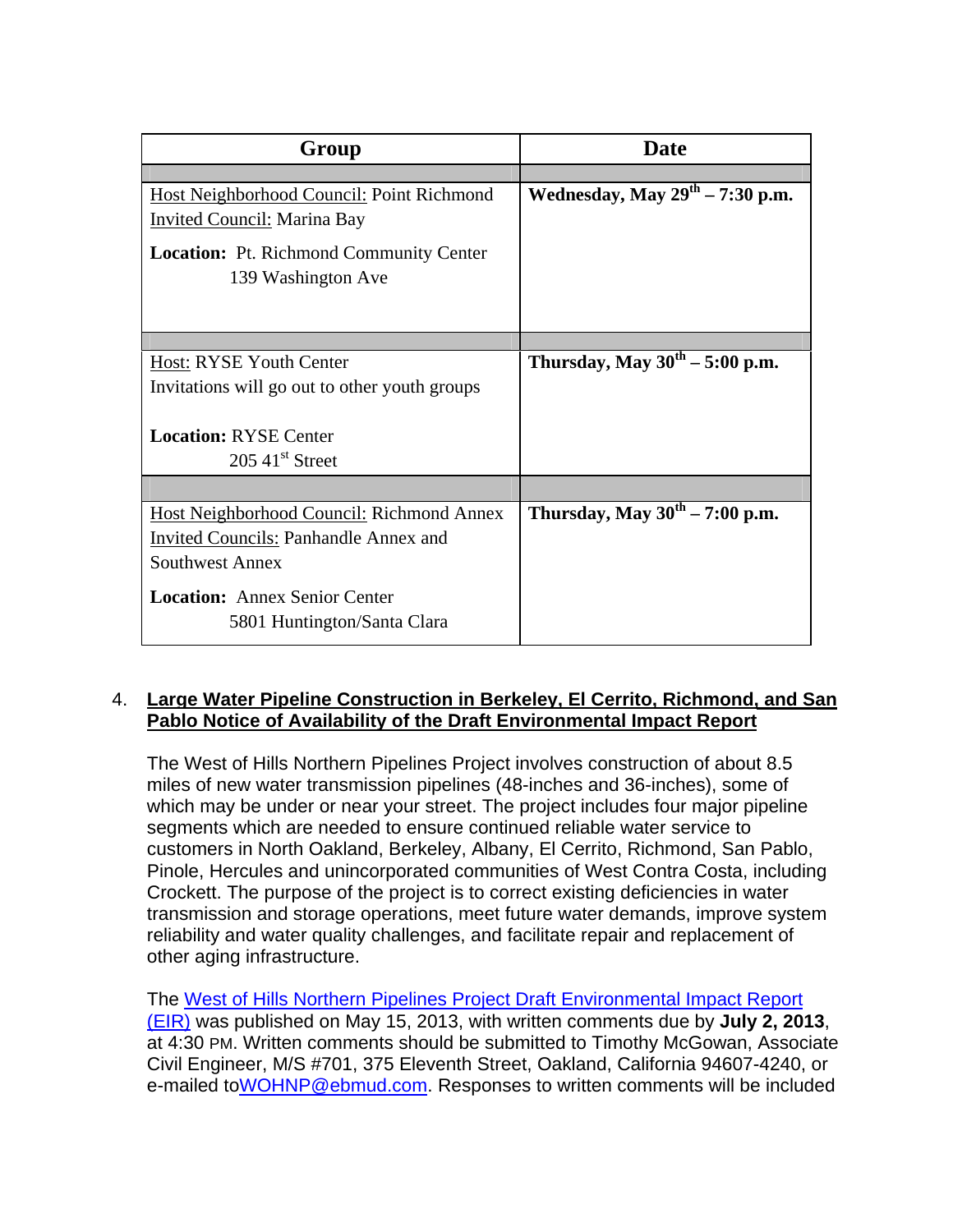in the Final EIR with your communication and address information redacted if requested.

The EIR is now available for public review at EBMUD offices, 375 Eleventh Street, Oakland; Berkeley Public Library, 2940 Benvenue Avenue; El Cerrito Library, 6510 Stockton Avenue; San Pablo Library, 2300 El Portal Drive, Suite D; and Richmond Library, 325 Civic Center Plaza. The EIR is available by download from the EBMUD website www.ebmud.com. First click on "Construction Projects" under "Project Updates", then click on "West of Hills Northern Pipelines." A copy of the EIR may also be obtained by email at **WOHNP@ebmud.com** or by contacting Michelle Blackwell at (510) 287-2053.

Three public meetings are scheduled to review the Draft EIR and will start at 6:00 p.m.

- June 12<sup>th</sup>, First Presbyterian Church, 2407 Dana St, Berkeley
- $\bullet$  June 19<sup>th</sup>, Maple Hall, 13831 San Pablo Ave #4, San Pablo
- June 26<sup>th</sup>, El Cerrito High School, 540 Ashbury Ave, El Cerrito

# 5. **Proposed Single-Use Bag Ordinance**

The City of Richmond will propose a Single-Use Bag Ordinance that will (1) prohibit the distribution of single-use plastic bags at point of sale; and (2) require retail establishments to charge ten cents to customers for each paper bag distributed at point of sale. The ordinance will apply to all retail establishments except restaurants. This includes department stores, clothing stores, liquor stores, book stores, specialty stores, drug stores, convenience stores, etc. The West Contra Costa Integrated Waste Management Authority (RecycleMore) completed an Environmental Impact Report for West County cities, including Richmond in March 2013. Richmond's ordinance first reading is scheduled for the June 4, 2013, City Council meeting. The proposed effective date of the ordinance is January 1, 2014. Access the proposed Single-Use Bag Ordinance.

# 6. **Proposed Food Ware Ordinance Revisions**

The City of Richmond's Food Ware Ordinance prohibits the distribution of polystyrene foam (Styrofoam) foodware by restaurants and other food providers. City staff will propose an expansion of the foodware ordinance to prohibit the retail sale of polystyrene foam products. This will prohibit the sale of polystyrene foam cups, bowls, coolers, and other polystyrene foam products in Richmond stores. The proposed revisions also call for enforcement procedure and other technical revisions. The ordinance first reading is scheduled for the June 4, 2013, City Council meeting. The proposed effective date of the ordinance is January 1, 2014. Access the proposed revisions to the Food Ware Ordinance.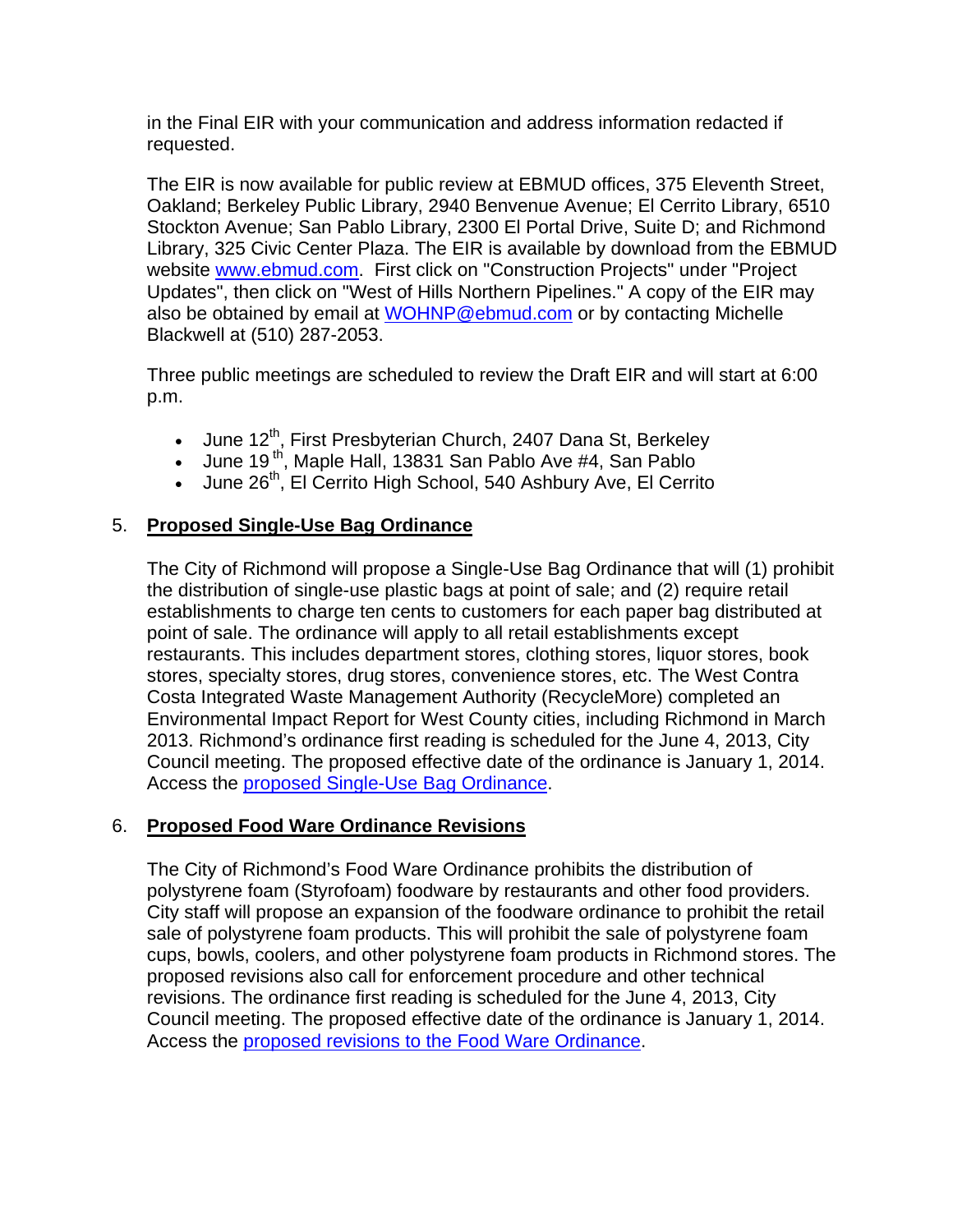### 7. **Engineering Completed Parts of Richmond's First Bicycle Boulevards**

The Engineering Department recently completed parts of Richmond's first Bicycle Boulevards.  $18<sup>th</sup>$  Street from Costa to Pennsylvania, and Costa Avenue from  $13<sup>th</sup>$  to 23<sup>rd</sup>, were recently reconstructed. These segments are parts of neighborhood bike routes designated by the Bicycle and Pedestrian Master Plans, which were approved by City Council in November 2011. These routes were selected for bicycle and pedestrian improvements because they have lighter and slower-moving traffic, and provide a relatively stop-free, low conflict route across town and between destinations. Not only can drivers and bicyclists enjoy the smooth, fresh pavement, but pedestrians and those in wheelchairs or scooters will appreciate that all curb ramps have been rebuilt to be ADA compliant. Significant areas of sidewalk, curb, and gutter that were damaged by trees are also repaired. "BIKE BLVD" pavement markings and signage direct bicyclists and indicate that drivers should share the roadway.

The 18<sup>th</sup>-19<sup>th</sup> Street bike boulevard starts at the San Pablo border near Downer Elementary and goes past Chavez Elementary, where high-visibility crosswalk striping was added. At Pennsylvania Avenue, the route jogs over to 19<sup>th</sup> Street and continues to the signalized intersection at Barrett Avenue, which provides a safe crossing and connects to the BART station and planned east-west bike routes. Stop signs at most intersections give right-of-way to travel on 18<sup>th</sup> Street. Future considerations include traffic calming devices (speed humps, round-abouts), curb extensions (bulb-outs), additional landscaping and street trees, bioswales, additional signage, and intersection improvements at Pennsylvania Avenue.

The Maricopa-Costa Avenue bike boulevard is a convenient cross-town route on the northern edge of central Richmond and parallels the more heavily-trafficked Rheem Avenue. Though only Costa Avenue received the bike boulevard treatment, most curb ramps have already been upgraded on Maricopa Avenue through other projects, providing safe pedestrian conditions and access to Richmond High, Salesian High, Ford Elementary, and Doctor's Medical Center. The eastern end of Costa Avenue also already has speed humps. The Bicycle Master Plan recommends intersection improvements at 23<sup>rd</sup> St., such as warning beacons or inpavement flashers.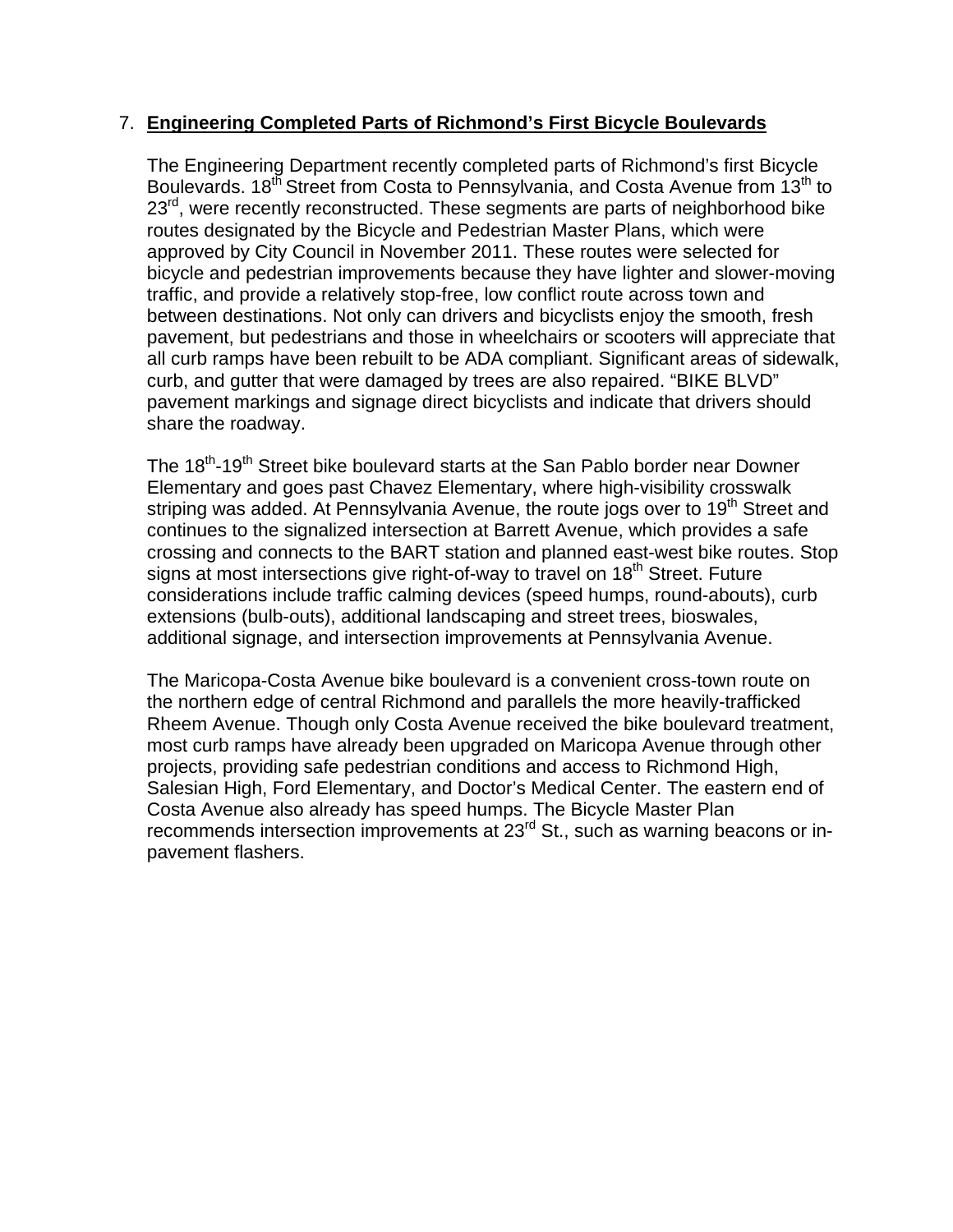









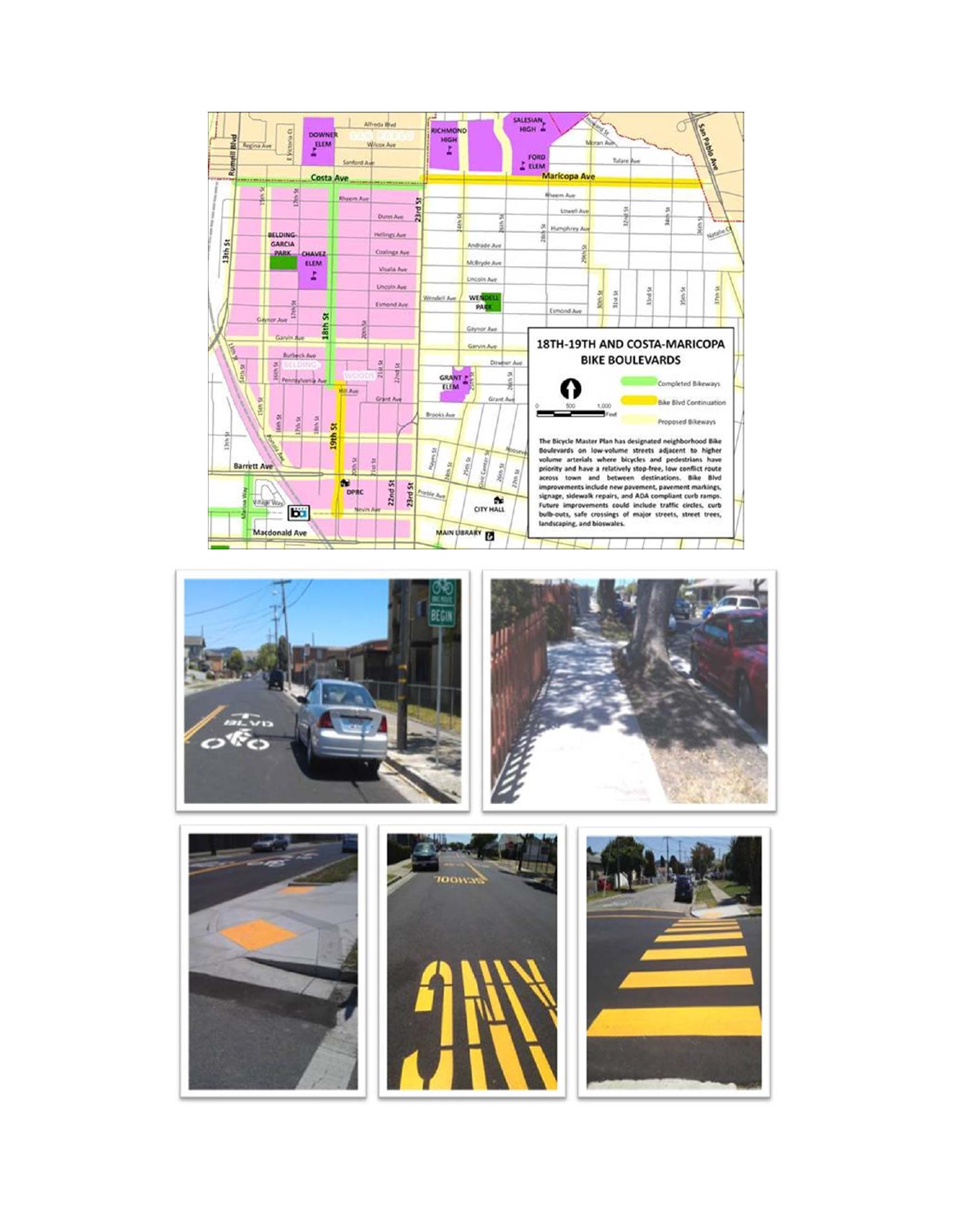## 8. **Major Taylor Bike Fiesta**

Mark your calendar for the third annual Major Taylor Bike Fiesta! On Saturday, June  $1^{st}$ , from 10:00 AM to 3:00 PM, the bike fiesta will feature free food, bike repairs and tune ups, bike raffles, helmets for kids, bike rodeos, a health sanctuary and plenty of interactive family activities on the grounds of Lincoln Elementary  $(29 - 6<sup>th</sup>)$ Street, Richmond). The Bike Fiesta is free to the community and is held every year to promote bike safety and accessibility for all Richmond children and community members. The Major Taylor Bike Fiesta is named in honor of Major Taylor, the first African-American to become a world champion - a feat he would go on to accomplish six more times in the cycling world. Come out early and don't miss out on the all fun!



# 9. **College Scholarships for High School Seniors**

The Friends of the Richmond Public Library and the Teen Services Division of the Richmond Public Library are offering two \$1,500 scholarships to high school students that will attend a four-year college starting fall 2013. Students who are either residents of West Contra Costa County or attend a West Contra Costa County high school are eligible to apply. The scholarships are open to both public and private school students. Application forms are available at the Reference Desk at the Richmond Public Library at 325 Civic Center Plaza, on the library's website at www.richmondlibrary.org, and counseling or career offices of high schools in West Contra Costa County. Applicants need to provide copies of a letter of intent and/or registration to college. In addition, applicants need to submit a three-page, doublespaced essay entitled, **Public Libraries in the New Millennium: programs and resources that will attract teenagers.** Applications can be delivered or mailed to the Richmond Public Library, 325 Civic Center Plaza, Richmond, CA 94804, Attn: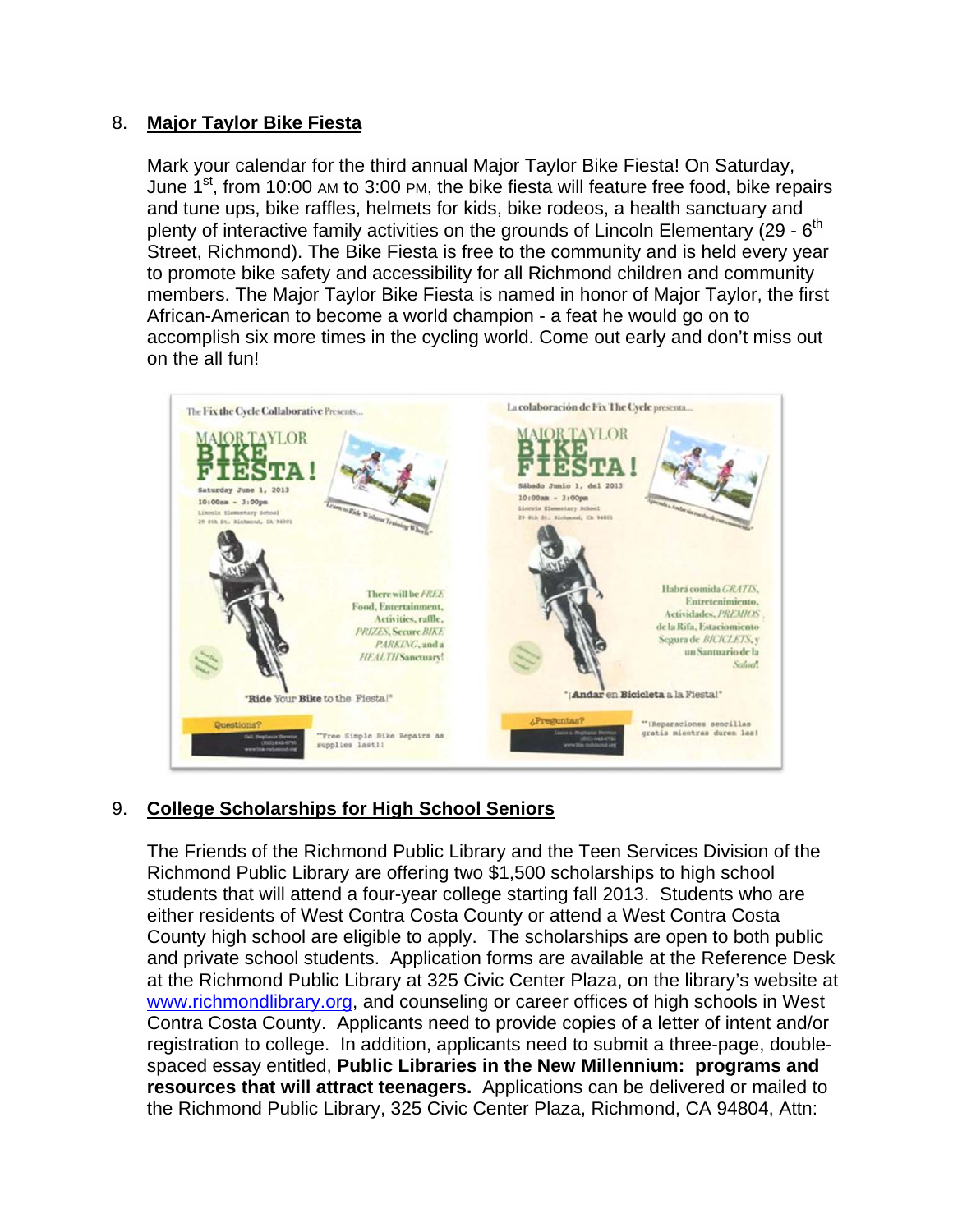Angela Cox. Entries must be received by 5:00 PM on May 31, 2013. For more information, contact Angela Cox at (510) 620-5516.

# 10. **New Library Service: eBooks and eAudio Now Available**

The Richmond Public Library (RPL) is pleased to announce the newest addition to the collection -- eBooks and audio books through OverDrive. With your free RPL library card, you can check out eBooks and eAudio from the library's website at www.richmondlibrary.org.

For more information, call or visit us at one of three Richmond Public Library locations:

- Main Branch, 324 Civic Center Plaza, (510) 620-6561 (Reference Desk)
- Bayview Branch, 5100 Hartnett Ave, (510) 620-6566
- West Side Branch, 135 Washington, (510) 620-6567

Access to OverDrive began May 1, 2013.



# 11. **City of Richmond 2013 Community Survey**

One of the best ways to improve Richmond's services is to ask the people that live here what they think. With this in mind, the City of Richmond is pleased to announce the 2013 Community Survey! Questionnaires have been sent to a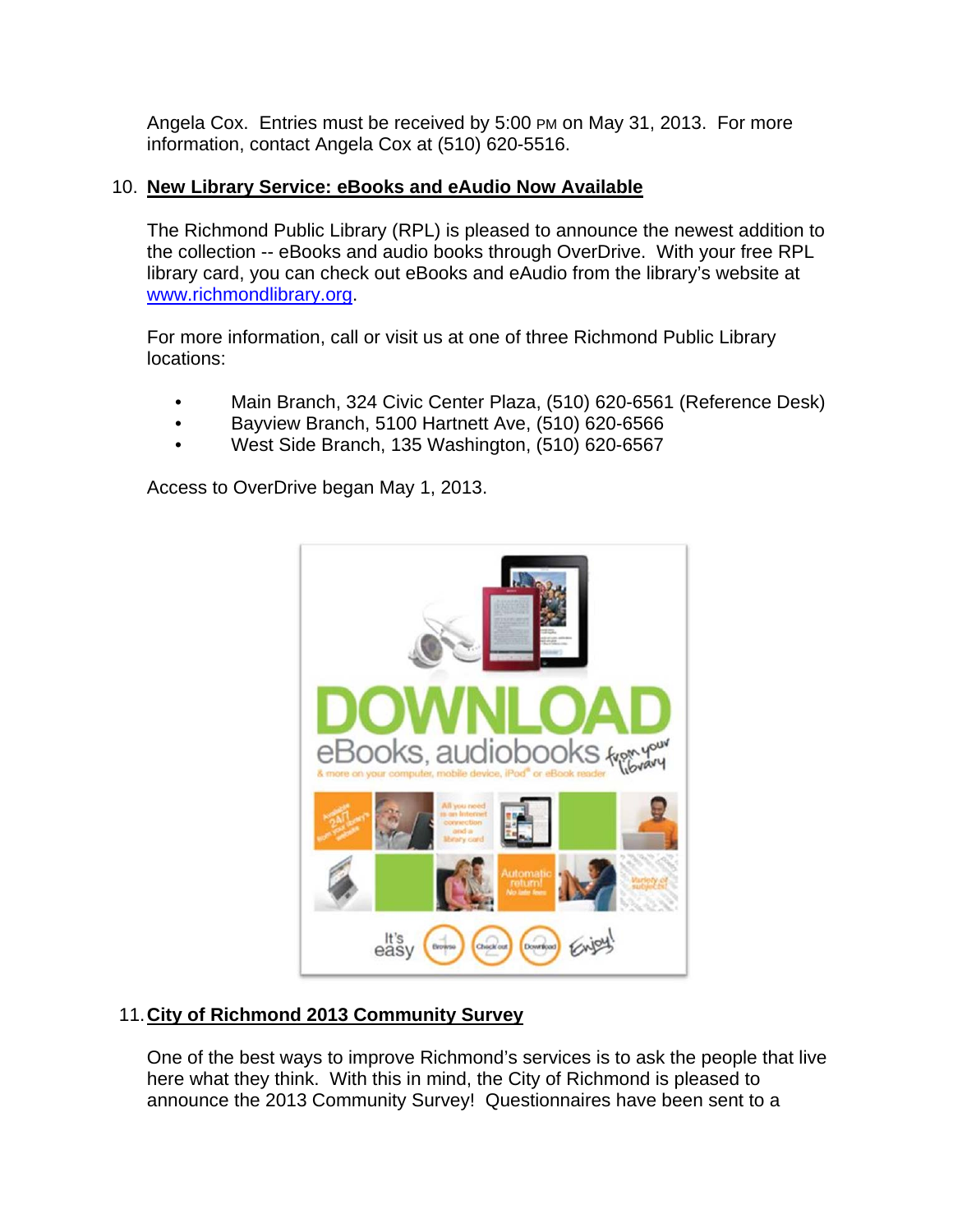random sample of 3,000 Richmond households asking for feedback on the quality and usefulness of city services.

The purpose of the survey is to help City officials evaluate services, measure resident satisfaction with current services, and to help plan for Richmond's future. The results from the survey will be included in a final report available to all City officials, staff, and residents.

Residents can contact the City at (510) 620-5458 with questions, comments, or to obtain a survey in Spanish. There is still time to respond! If you or someone you know receives a survey, we would greatly appreciate it if you would complete it and return it to us. Your input can help make the City of Richmond a better place to live, work, and play.

### 12. **BART: Passenger Bulletin**

BART is conducting track maintenance on Sundays in May and June 2013 which may affect your travel. From 8:00 AM to 3:00 PM, you may experience 5 to 10 minute delays on the Richmond line.

BART appreciates your patience as they work to keep providing you with the high level of service you rely upon.

You can get BART Service Advisories (BSA) on your phone. To sign up for BSAs, please visit BART on the web at www.bart.gov/advisories. You may also call 511 to get up-to-date service information.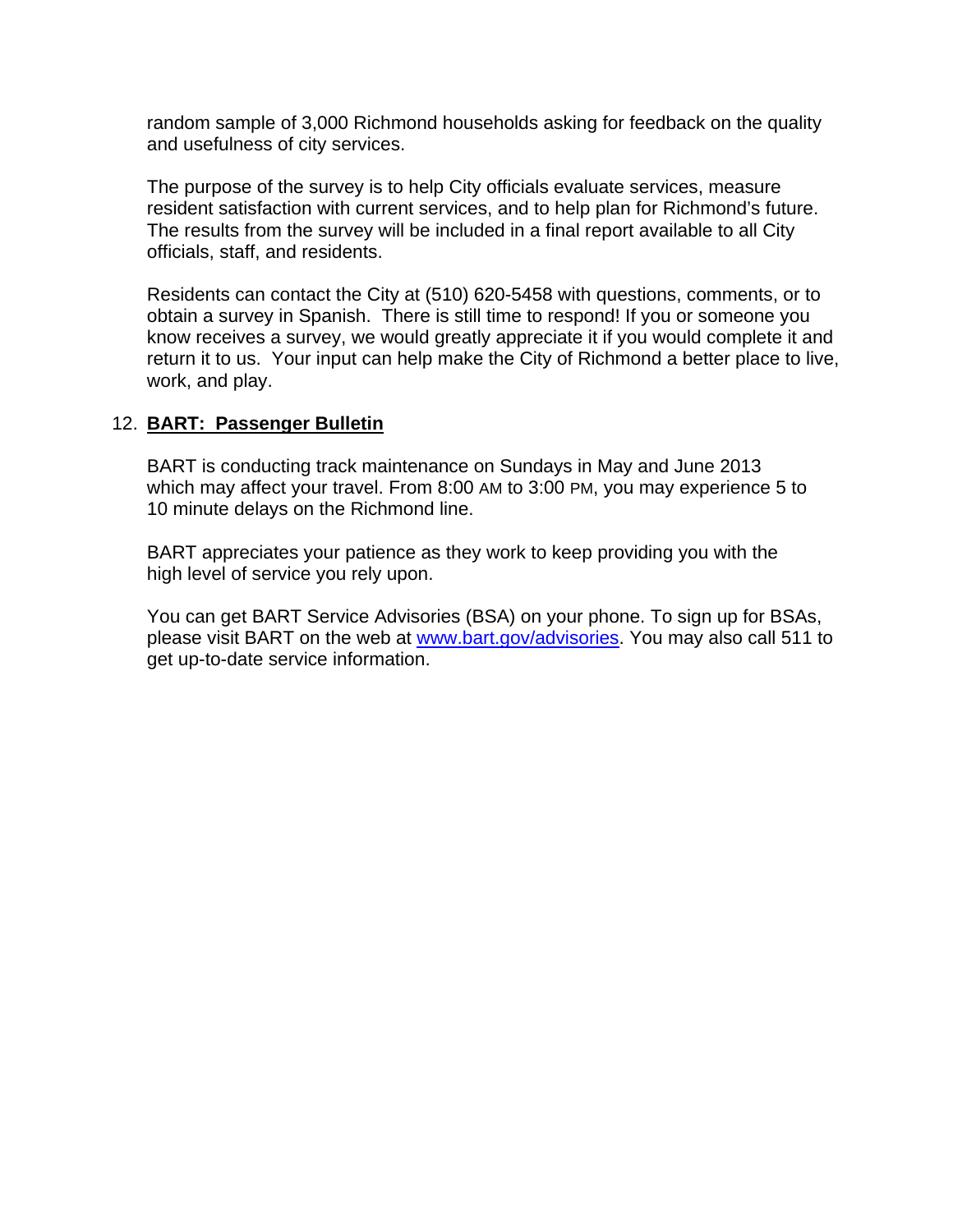

# 13. **Public Works Updates**

Facilities Maintenance: The Electricians repaired multiple signs on the Richmond Parkway from Atlas Road to Hilltop Drive, performed alarm installation at various community centers, repaired an opticom detector at San Pablo Dam Road and Castro Ranch Road, and repaired a faulty circuit on San Pablo Avenue between Barrett and Solano Avenues.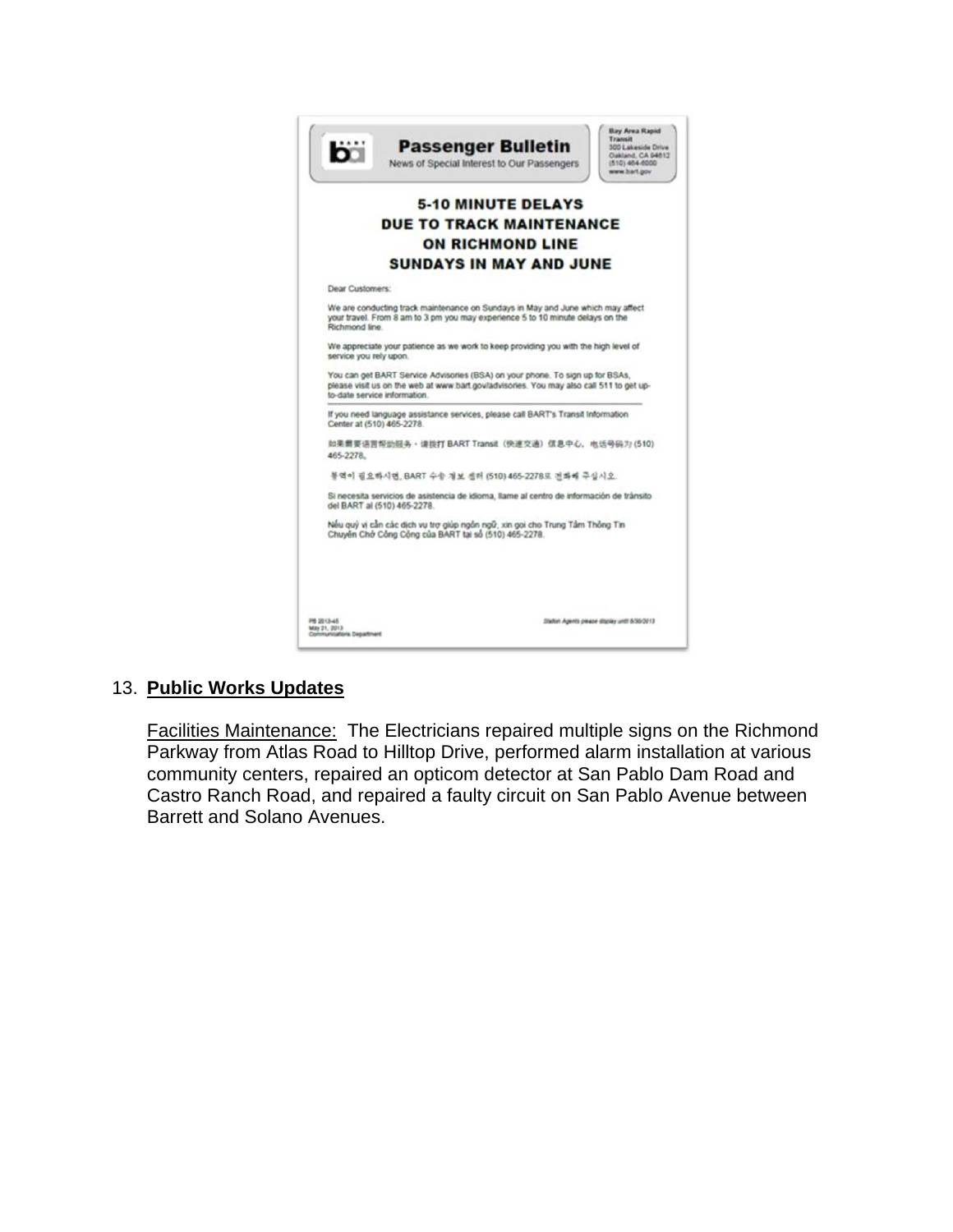

Sign Repair on Richmond Parkway

Parks and Landscaping Division: This week crews continued with the renovation of the Lucas Play area, removed play equipment from the Elm Play lot, installed foundations for 48 new pedestrian light bollards along the Bay Trail, supported the Watershed Project Tree Box Filter planting project on 21<sup>st</sup> Street, completed vegetation maintenance on the eastern half of the Greenway, fabricated a steel cage on Giant Road, performed weed abatement along Richmond Parkway center medians from San Pablo Avenue to the Giant Road overpass and from Gertrude to Pittsburg Avenues, addressed irrigation problems at various parks, performed weed abated in the Marina area, and painted the restroom building in Vincent Park.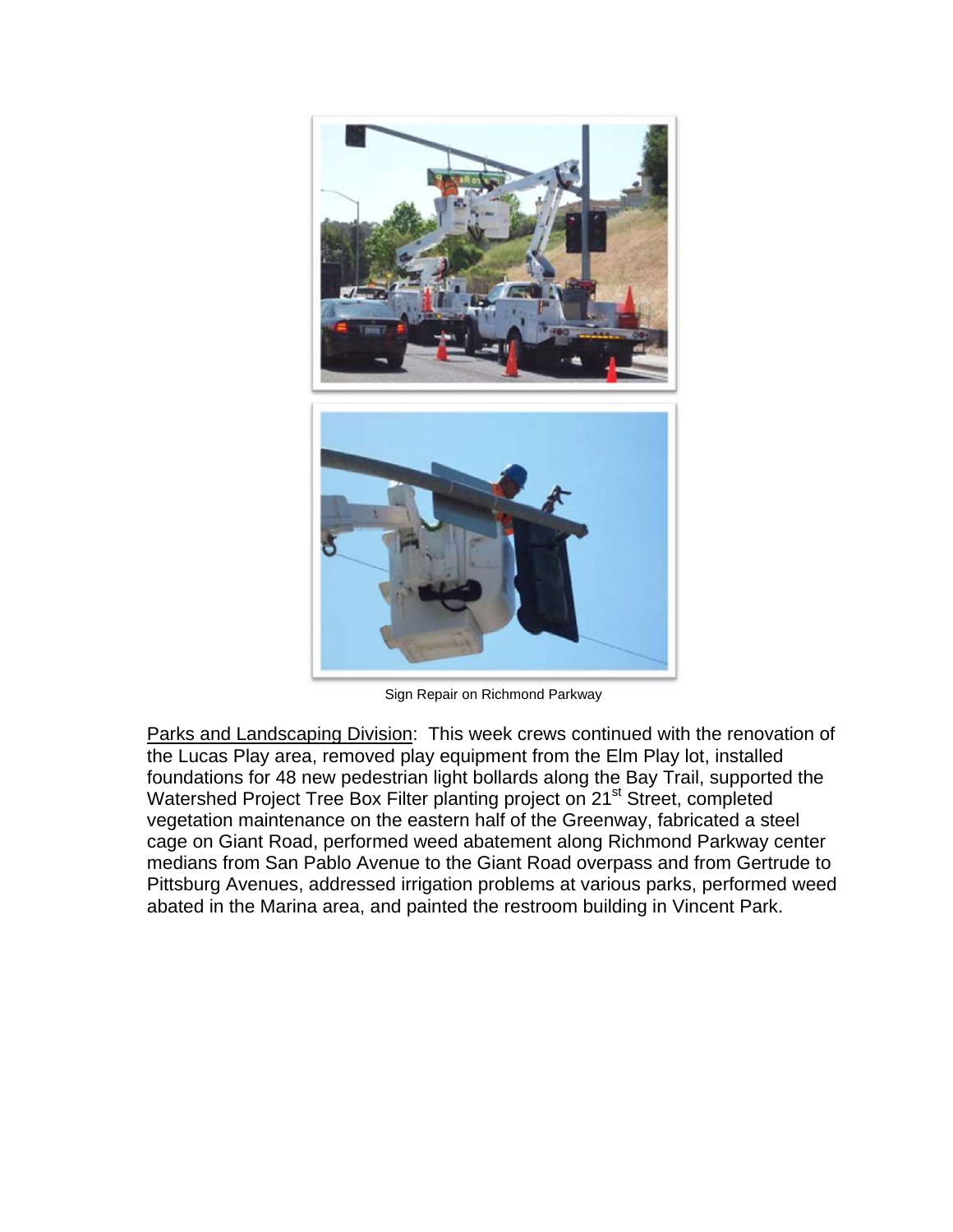

Vegetation Maintenance on the Greenway



Fabrication of Steel Cage

Tree crews completed work on San Benito Street, Plumas Avenue, South 57<sup>th</sup> Street and Mariposa Street.

Streets Division: This week the paving crew addressed the outstanding pothole list, repaired a sidewalk on South  $57<sup>th</sup>$  Street, and shored up the retaining wall along McGlothen Way.

Signs and Lines crews striped the Point Molate Beach entrance.